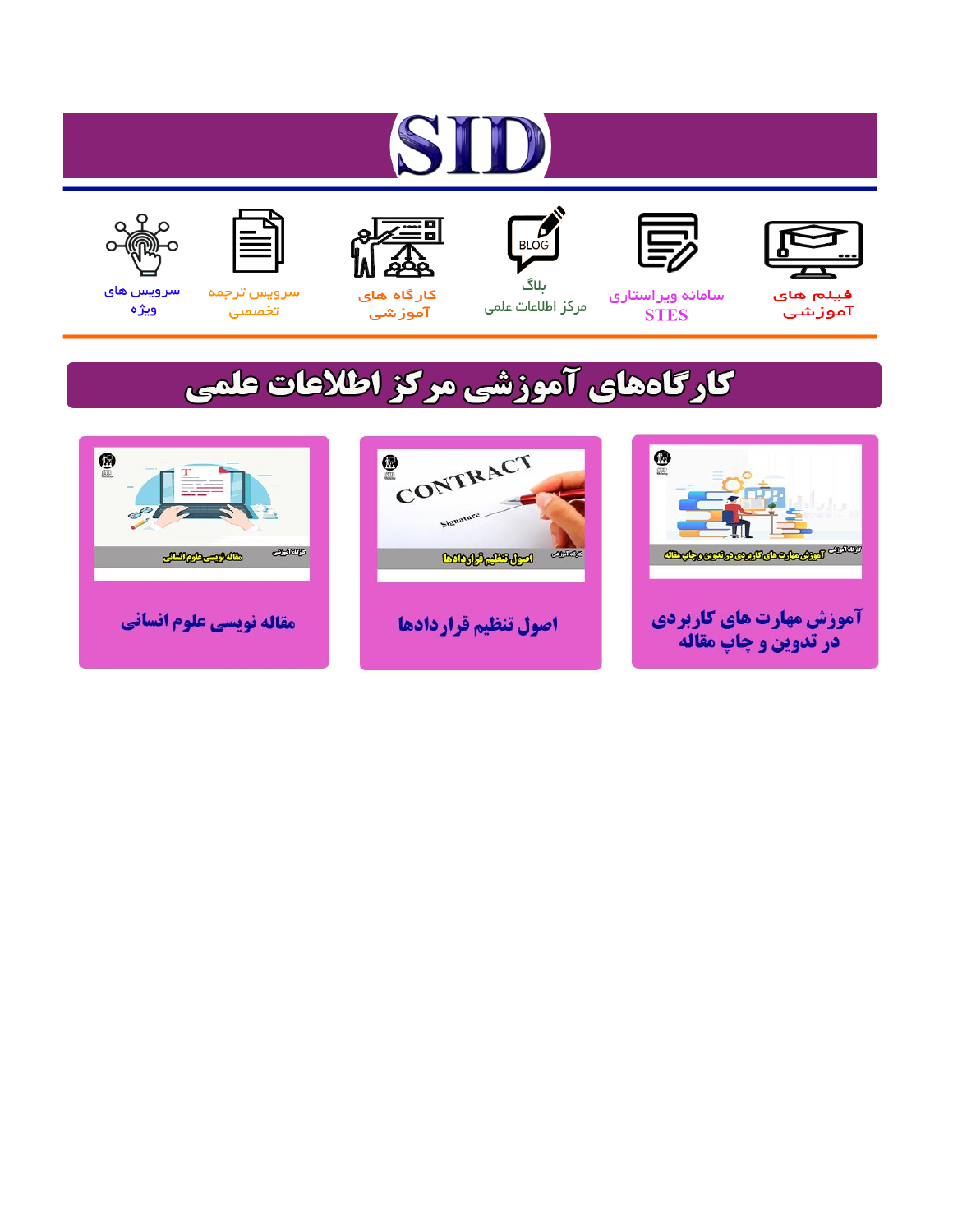

*Iranian J Publ Health, Vol. 43, No.9, Sep* 2014, pp.1259-1265 **Community Contact Contact Article** 

## **Trends of Mortality of Road Traffic Accidents in Fars Province, Southern Iran, 2004 – 2010**

### **Jafar HASANZADEH<sup>1</sup> , Mehdi MORADINAZAR 1 , \*Farid NAJAFI 2 , Touraj AHMADI-JOUYBARY 3**

*1. Dept. of Epidemiology, Shiraz University of Medical Sciences, Shiraz, Iran*

*2. Research Center for Environmental Determinants of Health, School of Public Health, Kermanshah University of Medical Sciences,* 

*Kermanshah, Iran*

*3. Imam Khomeini Hospital, Kermanshah University of Medical Sciences, Kermanshah, Iran*

**\*Corresponding Author:** Email: farid\_n32@yahoo.com

**(Received 24 May 2014; accepted 15 July 2014)**

#### **Abstract**

**Background:** The aim of this study was to investigate the trends in mortality from road traffic accidents (RTA) in Fars Province, southern Iran.

**Methods:** The Age and sex-standardized mortality rate attributed to RTA from 2004 to 2010 in Fars Province was calculated using world standard population. We also used linear regression and chi-squared tests.

*Archimental Determinants of Health, School of Public Health, Kermanshab Universet Content of Health, School of Public Health, Kermanshab, Iran School of Public Health, School of Public Health, Kermanshab, Iran School of P* **Results:** Over the period of study (7 years), 12954 people died in RTA. The age- and sex-standardized mortality rate was 27 per 100,000. While the rate of death due to RTA had an incremental rate in age group 18-30 years and among women, it had a decreasing trend in age groups 35-45, under18 and among men.

**Conclusion:** An increase in mortality rate of RTA among people aged 18-30 yr and women need to be addressed by health policy makers and other involved sections.

**Keywords**: Trends, Mortality, Road-Traffic accident

#### **Introduction**

Road traffic accidents (RTA) are one of the leading causes of fatality throughout the world (1) imposing a considerable cost on the countries' economy (2). According to the statistics of WHO, 5.6 million people die in unintentional injuries of whom 65% are victims of RTA (3, 4). Iran, representing 1% of the world population comprises one fortieth of road traffic accidents. The country has 17 million vehicles (approximately one vehicle for every four individuals), a number higher in eastern Mediterranean but lower comparing to industrialized and developed countries(5) which is also annually increasing by 1 to 1.5 million. The figure for fatalities is estimated at an annual rate of 5-6 million per 10000 cars worldwide. However, 35 people die for every 10000 cars in Iran (6, 7). In addition, RTA stands as the most prevalent cause of injury and the second leading cause of death in Iran (8, 9).

Accidents of these kinds can be reduced significantly through effective planning (10, 11). Yet, despite implementing interventions that target road user behavior such as, greater use of speed cameras and imposing heavier fines and penalties, the annual number of deaths is still on the rise and therefore the epidemiology of RTA need further investigations (12).

Although there have been numerous studies on the road-traffic accidents, the study of trends is limited in Iran. In addition, similar to other prov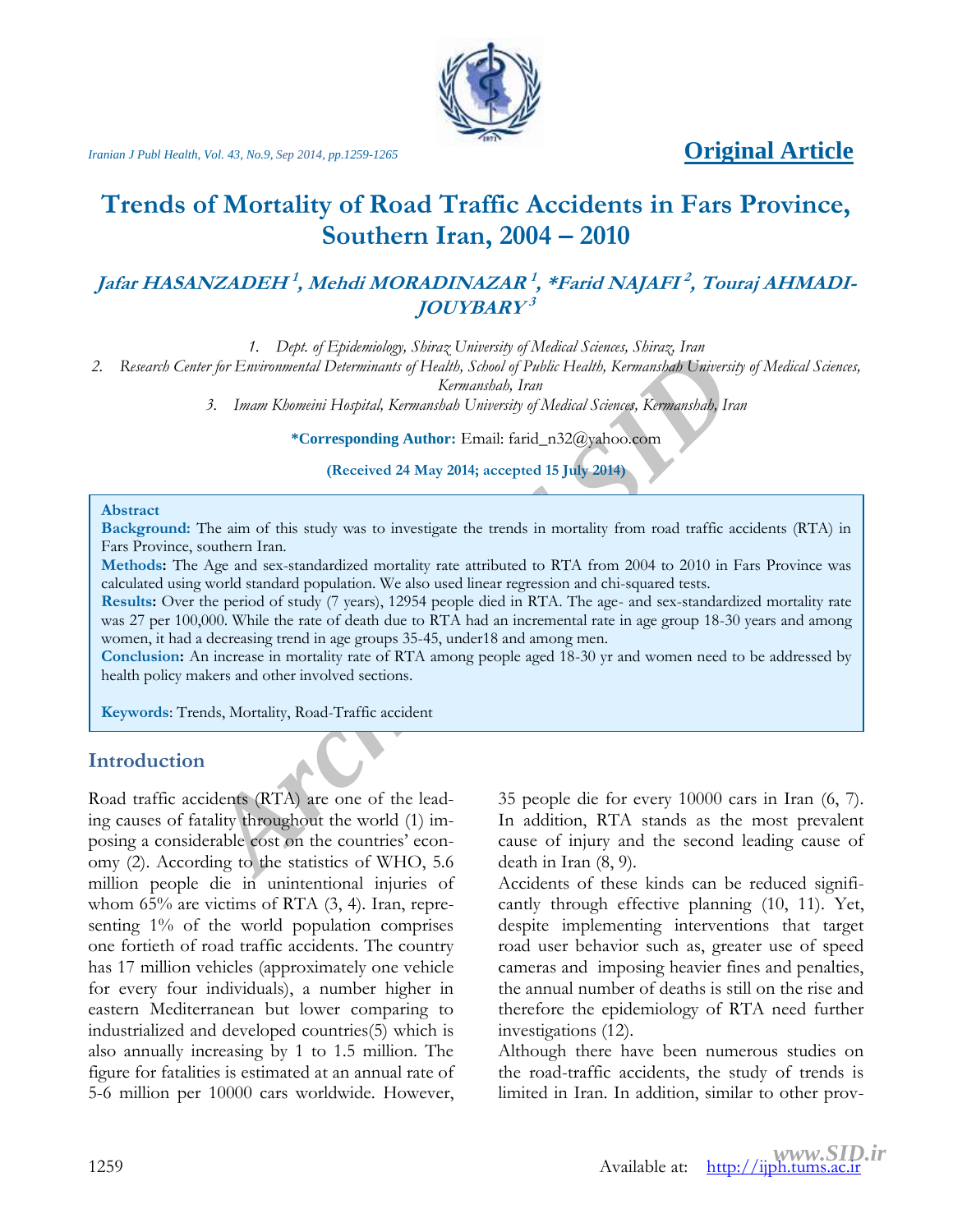inces in Iran, traffic density has been increasing over the recent years and there has been a report on increase in rate of mortality from RTA in Fars Province (13).

This study was conducted to determine the trend of fatalities and its determinants in the province of Fars Province, southern Iran as the most populated province in south of Iran.

#### **Methods**

#### **Study sample**

This cross-sectional study was conducted to investigate the trends in fatalities from 2004 to 2010 in Fars Province. The province of Fars is the largest province in the south of Iran, which has a population over 4 million people and 2229 kilometers main road from which 569 kilometers is comprised of highways (13).

onal study was conducted to investigate the same deleted using *m*atching<br> **Archive of Fars** is the largest<br> **Archive of Fars** is the largest<br> **Archive of Fars** is the largest<br> **Archive of Fars** is the largest<br> **Archive of** The data of mortality resulting from traffic accidents was obtained from the Province mortality data (excluding data from Fasa and Jahrom which are not part of Shiraz University of Medical Sciences), in which the disease coding system was based on the 3 digit coding of international classification of diseases  $10<sup>th</sup>$  revision (ICD 10). For the purpose of this study we included all external causes coded as V01 to V99 (14).

In Iran, Deputy of Health in Ministry of Health and Medical Education is responsible for collection of death data. In order to increase the coverage of data, other sources such as reports from national organization for civil registration, cemetery and hospitals are usually cross-checked. In each province, the corresponding organizations are responsible for providing relevant mortality data (15). In addition, we obtained mortality data from Fars' legal medicine organization and by matching with our data we completed the province mortality. While for matching we used name, family name, father's name plus the date of RTA, for doing analysis we deleted all identifiers. This study was approved by Research and Ethics Committee in Shiraz University of Medical Sciences.

#### **Data Analysis**

After collecting the data, they were fed into Microsoft Excel software and then the repeated cases were deleted using matching the first, last and father name. Regarding the Fars population, we used census data (2006). We calculated roadtraffic mortality rate and we standardized the rate by direct method, using the world standard population (16).

The data were analyzed using SPSS ver.19 and Excel. To investigate about trends in road-traffic fatalities, we used linear regression. In order to examine the seasonal, monthly and weekly pattern of deaths related to road-traffic accident we used chisquared tests.

#### **Result**

From 2004 to 2010, 12954 people died in traffic accidents in the province of Fars from which 10442 (80%) were male and 2512 (20%) were female. The mean age of deaths was 36±20, 38±23 for females and  $35\pm19$  for males ( $P<0.001$ ).

Road-traffic fatalities are the causes of 14% and 5.5% of male and female mortality in Fars, respectively. Totally the deaths resulting from road-traffic accidents on the average have assigned to 12% of the overall deaths over the past 7 years.



**Fig. 1:** The percentage of mortality from RTA in 24 hours, Fars, Province, Iran (2004-2010)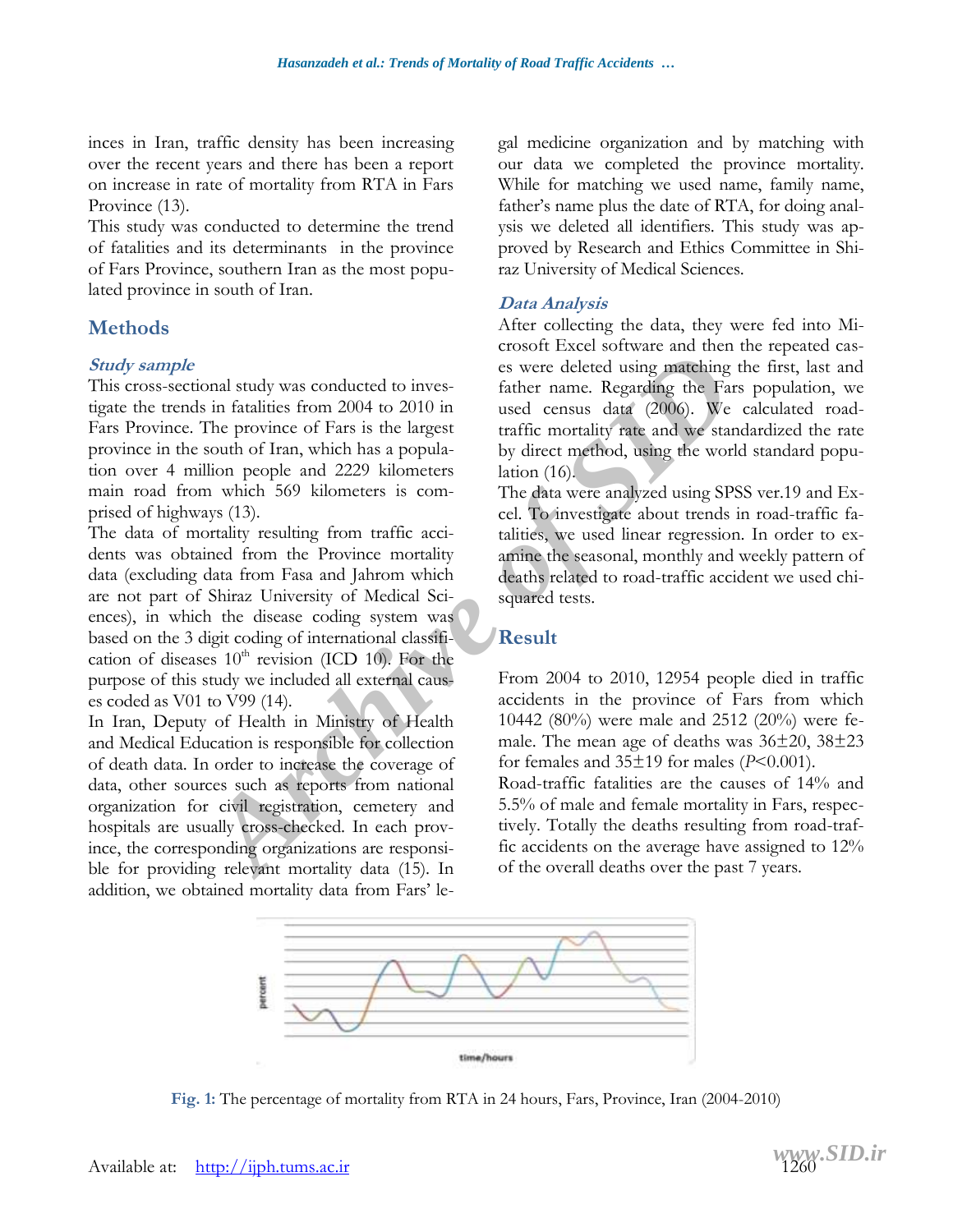We succeeded to determine the cause of death of 5840 people who had died in traffic accidents. 2254 people (38%) died because of head injuries, 292 people (5%) because of bleeding, 1600 people (27%) because of multiple fractures and injuries and the rest due to other reasons.

We investigated time of road-traffic fatalities for 2568 cases (Fig. 1).

The highest number of deaths is belonging to the time interval between 6 p.m. to 8 p.m. followed by 11 a.m. to 12 noon.

Investigation of weekly, monthly and seasonal pattern of such fatalities revealed that road-traffic fatalities were highest in summer especially in September and weekends (Table 1).

The annual mean crude death rate attributed to road-traffic accident in Fars was 45 per 100000, 18 per 100000 for females and 73 per 100000 for males (*P*<0.001). After standardization with world standard population the corresponding values decreased to 27, 12 and 42 per 100000, respectively.

On the other hand, investigating the mortality rate over the study period in men and women revealed a decreasing and an increasing trend, respectively (*P*<0.05) (Fig. 2).

The other finding of this study indicated that mortality rate varies with age. The highest annual mortality rate (76.6 per 100,000) belonged to the age group of 18 to 30 years old followed by people aged less than 18 years old (42 per 100,000). Regarding trends over the years of study, although the mortality rate among people aged 18 to 30 years old was incremental (*P*<0.05), there was a decreasing trend for those aged35 to 45 years old and under 18 years old. However, mortality

among those older than 45 years old showed fluctuation with no significant trend.

| e to otner reasons.                   |                                                            |                        |                                                      |                  |
|---------------------------------------|------------------------------------------------------------|------------------------|------------------------------------------------------|------------------|
| d time of road-traffic fatalities for | Time of<br>event                                           | Explained<br>variance* | <b>FREQUENCY</b>                                     | $P$ val-<br>ue** |
| (1).                                  | Week                                                       | $8\%$                  |                                                      | 0.029            |
| mber of deaths is belonging to the    | Sat                                                        |                        | $5.8 \pm 3$                                          |                  |
| tween 6 p.m. to 8 p.m. followed by    | Sun                                                        |                        | $5.5 + 3$                                            |                  |
| oon.                                  | Man                                                        |                        | $5.3 + 3$                                            |                  |
| weekly, monthly and seasonal pat-     | Tue                                                        |                        | $6.2 + 3$                                            |                  |
| atalities revealed that road-traffic  | Wed                                                        |                        | $6.4 \pm 3$                                          |                  |
|                                       | Thu                                                        |                        | $6.7 + 3$                                            |                  |
| ighest in summer especially in Sep-   | Fri                                                        |                        | 6±3                                                  |                  |
| ekends (Table 1).                     | Month                                                      | 24%                    |                                                      | 0.001            |
| ean crude death rate attributed to    | January                                                    |                        | $127 + 15$<br>130±12                                 |                  |
| ident in Fars was 45 per 100000, 18   | February<br>March                                          |                        | $152 + 18$                                           |                  |
| r females and 73 per 100000 for       | April                                                      |                        | 185±19                                               |                  |
| ). After standardization with world   | May)                                                       |                        | $183 + 31$                                           |                  |
| ation the corresponding values de-    | June                                                       |                        | 189±33                                               |                  |
| 2 and 42 per 100000, respectively.    | July                                                       |                        | $208 + 14$                                           |                  |
| and, investigating the mortality rate | August                                                     |                        | 210±20                                               |                  |
| period in men and women revealed.     | September                                                  |                        | 227±29                                               |                  |
| d an increasing trend, respectively   | October                                                    |                        | $202 \pm 18$                                         |                  |
|                                       | November                                                   |                        | $179 + 28$                                           |                  |
|                                       | December                                                   |                        | $161 \pm 18$                                         |                  |
| ng of this study indicated that mor-  | <b>SEASON</b>                                              | 28%                    | 558±60                                               | 0.001            |
| with age. The highest annual mor-     | Spring<br>Summer                                           |                        | 647±58                                               |                  |
| per 100,000) belonged to the age      | Fall                                                       |                        | 543±40                                               |                  |
| 30 years old followed by people       | Winter                                                     |                        | $409 \pm 30$                                         |                  |
| 18 years old (42 per 100,000). Re-    |                                                            |                        | *The reported variance is the squared correlation of |                  |
| over the years of study, although     | the original time series                                   |                        |                                                      |                  |
| ate among people aged 18 to 30        | ** chi-square test the significance of seasonality against |                        |                                                      |                  |
| incremental $(P<0.05)$ , there was a  | the null hypothesis of no seasonality                      |                        |                                                      |                  |
| d for those aged 35 to 45 years old   | Frequency is the number of cycles per year                 |                        |                                                      |                  |
|                                       |                                                            |                        |                                                      |                  |
| years old. However, mortality         |                                                            |                        |                                                      |                  |
|                                       |                                                            |                        |                                                      |                  |

**Table 1:** Weekly, monthly and seasonal pattern of mortality from RTA, Fars Province, Iran (2004-2010)



**Fig. 2:** Trends in deaths resulting from RTA by sex, Fars, Province, Iran (2004-2010)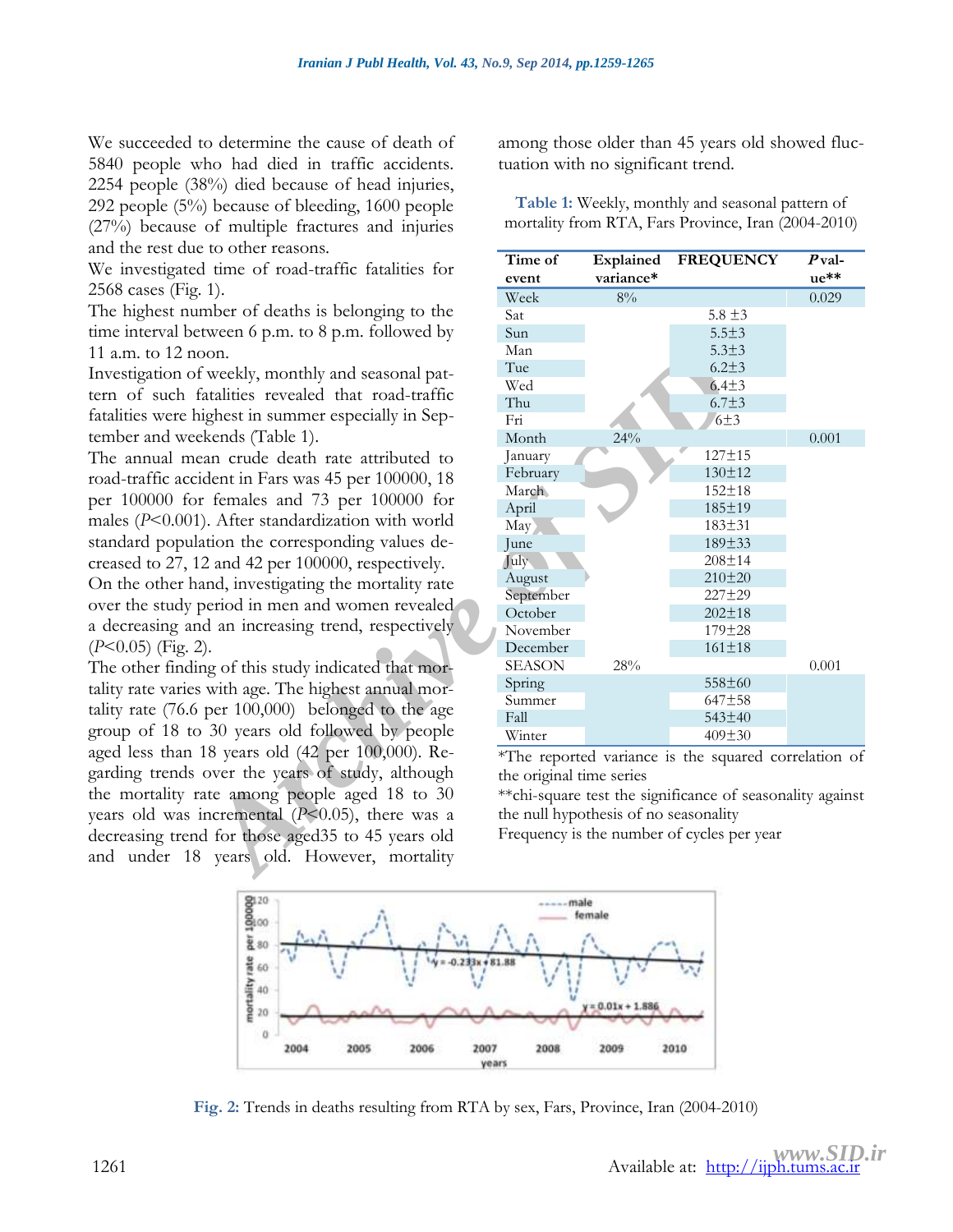

**Fig. 3:** Trends in deaths resulting from RTA by age group, Fars, Province, Iran (2004-2010)

#### **Discussion**

The results of the present study showed that although trend in mortality rate among men is slightly decreasing, it is increasing among women. In addition, regarding age specific mortality rates, the highest value is in the age group 18-30 years which is approximately twice compared to the other age groups. While trends among all other age groups are slightly decreasing, death rate among people aged 18 - 30 years is increasing.

By involving the active part of the society, such fatalities in addition to the reduction in the productivity and economic losses, they cause numerous years of life lost. Similarly in the other parts of the world the mortality from traffic accidents mostly occurs in young ages: Spain 20 to 24(17), Brazil 20 to 39(18), Nigeria 15 to 20(19), China 18 to 30(20), Thailand 16 to 25(18) and India 18 to 37(21). All these reports are consistent with the reports from World Health Organization saying that most of fatalities occur in people aged 15-44 years old(17, 21, 22).

Due to the young population of Iran and the high mortality rate in young people, the age-standardized mortality rate of road-traffic accidents became less than crude death rate, but still more than the world average which is estimated to be 19 to 22 per 100,000(22). If we take into consideration the number of unregistered deaths related to road-traffic accident (which is claimed to be significant), such differences between mortality in Iran and the world will be critical (9). An important issue that requires serious consideration is

3: Trends in deaths resulting from RTA by age group, Fars, Province, Iran (2006)<br>
increasing trends in mortality decidents among people aged 18<br>
mortality rate among men is slight-<br>
mortality rate among men is slight-<br>
int increasing trends in mortality due to road-traffic accidents among people aged 18-30 years which is the active part of each population. To address such issue, health policy makers plus other responsible organization need to implement effective preventive strategies. Such preventive measure might include changes in traffic rules in order to reduce the number of accidents and fatalities, improvement in road and vehicle safeties plus more focus on training of drivers. Although over recent years, the traffic police have been trying to reduce the number of accidents with an increase in the number of speed cameras, amount of fines and mass training programs, the effect of such measures have been hampered with lack of balance between the number of cars and development in road infrastructure (9, 23). Even, because of cultural issues, in large cities the number of overpasses and under passes that have been built over recent years is underused.

In regard to vehicle safety, periodic inspections of vehicle plus obligation in insertion of air bags to all vehicles are all regulations that can effectively reduce the number of fatalities in future.

The other findings of this study indicate that the rate of mortality of traffic accidents for males is 4 times higher than that in females which is consistent with the similar studies in Iran, United States, France, Sweden, Spain, India, Thailand, Brazil and many other countries(21, 22, 24). Various reasons are suggested for such finding such as higher risky driving styles and greater proportion of men who are less respecting to the driving law (25). However, with decrease in trends of mortality rate attributed to road-traffic accident in men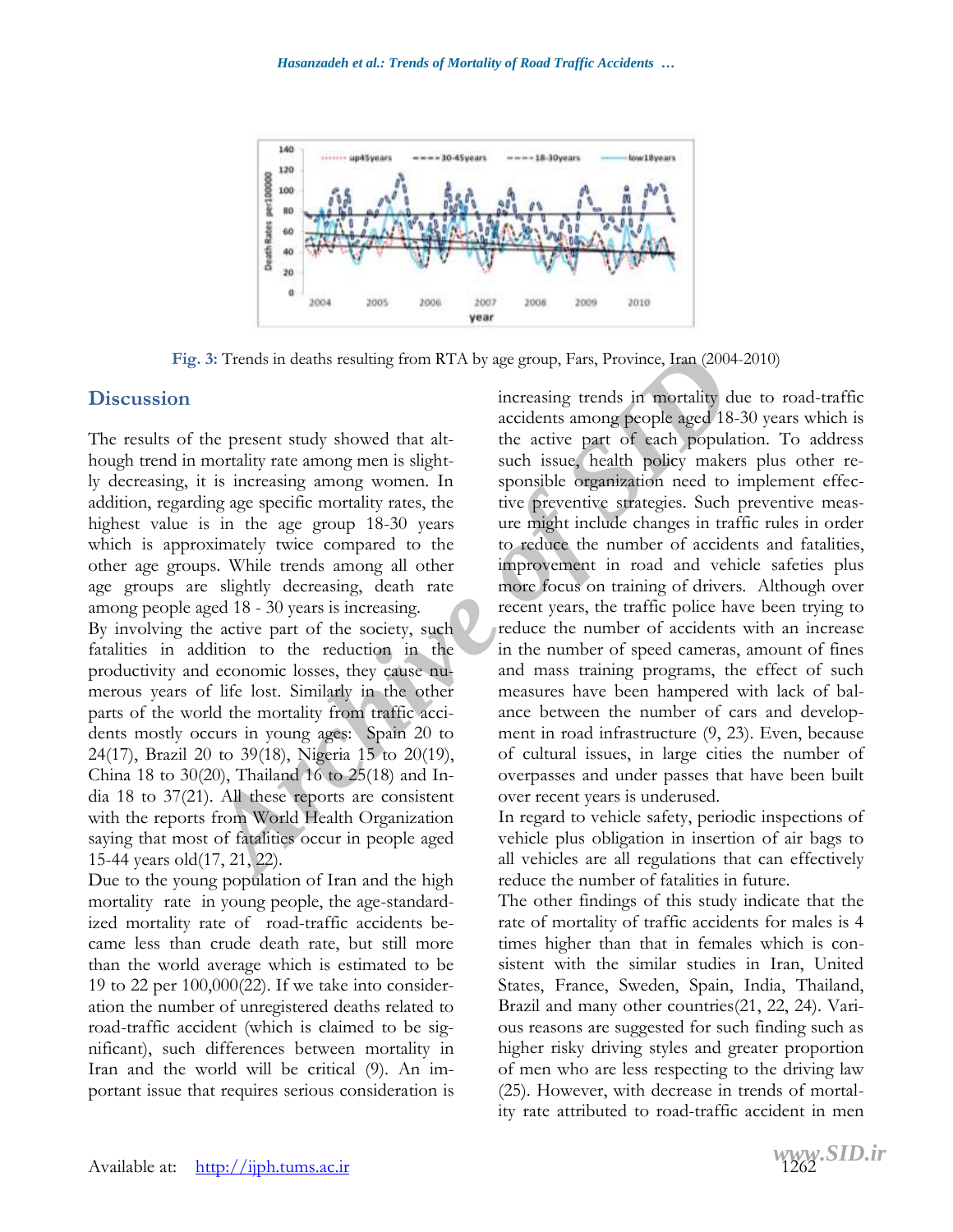and simultaneous increase among women, it is expected in near future that the difference between mortality from traffic accidents for males and females disappears. More involvement of women in Social-economic activities outside home, greater tendency to use personal cars, are possible causes contributing to such trends (26, 27).

**Araba Araba, Jonda Archive (and Archive Consideration** of the base of the set of the set of the set of 17 pm (24, 28, 29). Such differ-<br> *Archive to social and cultural dif-*<br> *Archive to social and cultural dif-*<br> *Arch* The present study indicated that the highest number of fatalities from road-traffic accidents occurs from 18 to 20 pm. Other studies had achieved different results: in Saudi Arabia, Jordan, turkey and china the highest number was between 12 noon to 18 pm, for Sweden 10 a.m. to 12 noon and for Italy 13 to 17 pm (24, 28, 29). Such differences are probably due to social and cultural differences of various countries. In addition, environmental factor (such as whether condition during summer and winter and the hours of sunrise and sunset) and busy times of day are other important factors that may lead to such variation. In western countries the main reason for traffic accidents is believed to be due to alcohol abuse. Drinking alcohol is illegal in Iran; however it cannot totally be disregarded. In fact, times between 18 to 20 pm are rush hour in cities in Iran and near to sun set which in turn increase the number of car accidents in roads out of towns. The highest number of fatalities during weekend and September is consistent with other reports and is mainly for increase in number of travels within and between cities (30-34). As it was mentioned earlier the main causes of death were head injuries and multiple fractures respectively, which was consistent with the finding of similar studies of Iran and other countries (21, 35).

In this study, due to the unspecified number of cars in Fars province and the condition of died people (pedestrian, driver or passenger) we were not able to determine mortality rate in terms of the number of vehicles and the condition of car occupants; therefore it is recommended the future studies consider such variables.

#### **Conclusion**

An increasing trend in mortality rate attributed to road-traffic accident among women which might be a reflection of improvement in socio-economic status of women in Iranian population plus still high road-traffic mortality rate need to be considered seriously. In order to reverse this trend, the Ministry of Health and Medical Education, Ministry of Roads and Urban Development, Ministry of Industry, Mine and Trade plus traffic police need to make an effective collaboration to improve: the injury medical services in all levels, roads infrastructures, quality of domestic cars and new regulations and implementation of traffic laws.

### **Ethical considerations**

Ethical issues (Including plagiarism, Informed Consent, misconduct, data fabrication and/or falsification, double publication and/or submission, redundancy, etc.) have been completely observed by the authors.

## **Acknowledgements**

The present article was extracted from the thesis written by Mehdi Moradinazar and was financially by Shiraz University of Medical Sciences no 6099. The authors declare that there is no conflict of interests.

#### **Reference**

- 1. de Farias MSJA, Cavalcante HPA, Silva Y, Brandao T, de Barros DTR, Correia DS,Cavalcante JC (2012). Analysis of deaths from traffic accidents in a Brazilian capital. *Int J Collab Res Internal Med Public Health,* 4(5):679-87.
- 2. Dhondt S, Macharis C, Terryn N, Van Malderen F, Putman K (2012). Health burden of road traffic accidents, an analysis of clinical data on disability and mortality exposure rates in Flanders and Brussels. *[Accid Anal Prev,](http://www.ncbi.nlm.nih.gov/pubmed/22771286)* 50:659- 66.
- 3. Bunn F, Collier T, Frost C, Ker K, Roberts I, Wentz R (2003). Traffic calming for the prevention of road traffic injuries: systematic review and meta-analysis. *Inj Prev,* 9(3):200-4.
- 4. Mathers C, Fat DM, Boerma J (2008). *The global burden of disease: 2004 update*. 1sted. World Health Organization, Geneva, pp .27-49.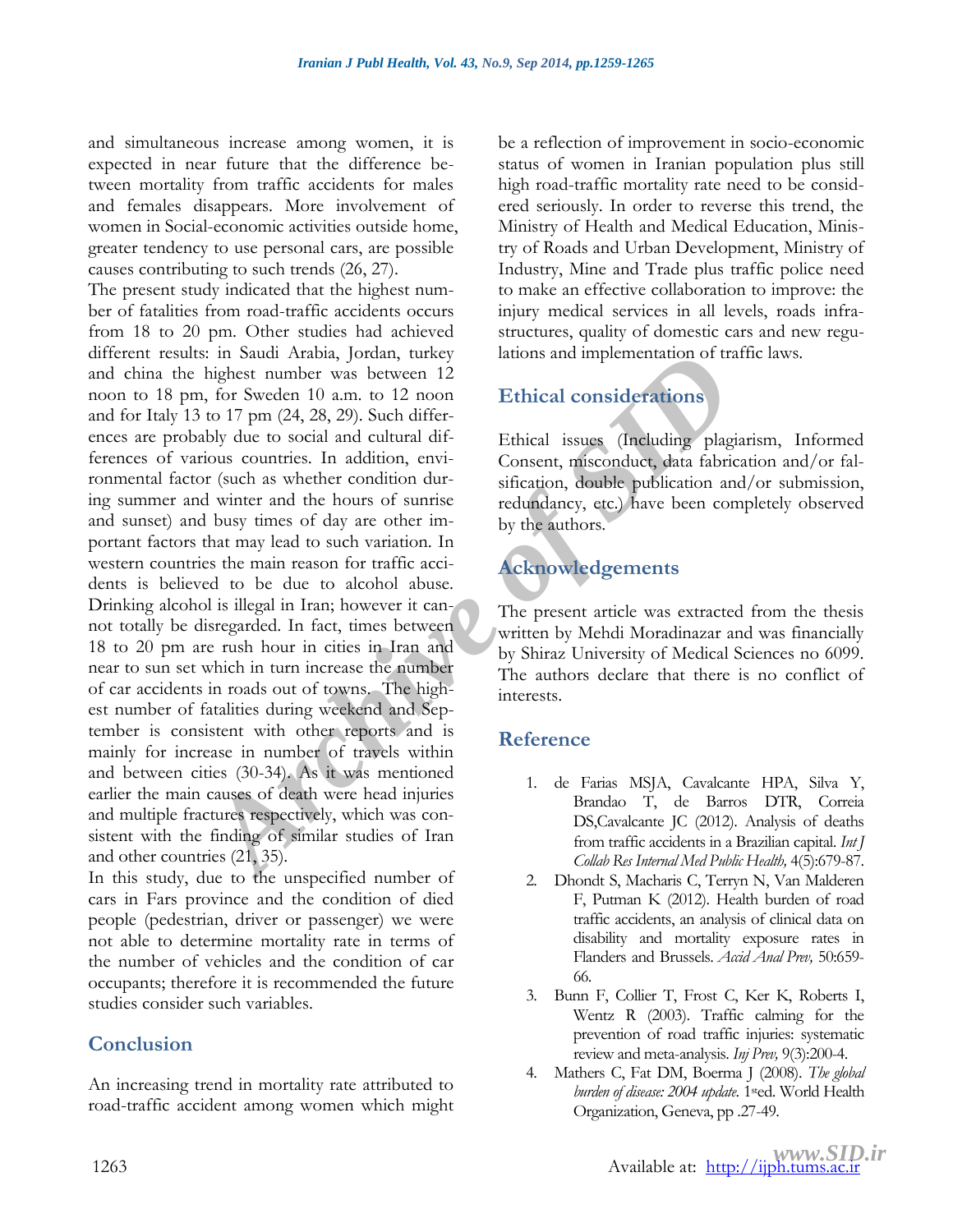- 5. Nantulya VM, Reich MR (2002). The neglected epidemic: road traffic injuries in developing countries. *Br Med J,* 324(7346):1139-41.
- 6. Akbari M, Naghavi M, Soori H (2006). Epidemiology of deaths from injuries in the Islamic Republic of Iran. *East Mediterr Health J,* 12(3-4):382-90.
- 7. Soori H, Nasermoadeli A, Movahedi M, Mehmandar M, Hatam Abady H, Rezazadeh Azari M, et al. (2009). The effect of mandatory seat belt use legislations on mortalities from road traffic injuries in Iran. *Hakim Res J,* 12(1):48-54.
- 8. Naghavi M, Abolhassani F, Pourmalek F, Lakeh MM, Jafari N, Vaseghi S, Hezaveh NM, et al. (2009). The burden of disease and injury in Iran 2003. *Popul Health Metr,* 7(9):1-21.
- Faritree intensity and Faritree in the University of the same in the University M, [A](http://www.ncbi.nlm.nih.gov/pubmed/23540895)bolhassani F, Pourmalek F, Lakeh sear at the University M, Abolhassani F, Pourmalek F, Lakeh Steady C, 2009). Paul Health Men, 1. The burd 9. Bhalla K, Naghavi M, Shahraz S, Bartels D, Murray C (2009). Building national estimates of the burden of road traffic injuries in developing countries from all available data sources: Iran. *Inj Prev,* 15(3):150-6.
- 10. Bener A, Bener O (2011). Mobile phone use while driving and risk of road traffic injury: applying the Lorenz Curve and associated Gini Index*.* J *Adv Transport*, 13(7):77-82.
- *11.* Hasanzadeh J, Amiresmaili M, Moosazadeh M, Najafi F,Moradinazar M (2013). Implementing a Weather-Based Early Warning System to Prevent Traffic Accidents Fatalities. *World Appl Sci J,* 24(1):113-7.
- 12. Bahadorimonfared A, Soori H, Mehrabi Y, Delpisheh A, Esmaili A, Salehi M,Bakhtiyari M (2013). Trends of Fatal Road Traffic Injuries in Iran (2004–2011). *Plos One,* 8(5):e65198.
- 13. Heydari ST, Hoseinzadeh A, Sarikhani Y, Hedjazi A, Zarenezhad M, Moafian G, et al. (2013). Time analysis of fatal traffic accidents in Fars Province of Iran.*Chin J Traumatol,* 16(2):84-8.
- 14. Panczak R, Galobardes B, Spoerri A, Zwahlen M, Egger M (2013). High life in the sky? Mortality by floor of residence in Switzerland. *Eur J Epidemiol,* 28(6):453-62.
- 15. Khosravi A, Taylor R, Naghavi M, Lopez AD (2007). Mortality in the Islamic Republic of Iran, 1964-2004. *Bull World Health Organ,* 85(8):607-14.
- 16. Ahmad OB, Boschi-Pinto C, Lopez AD, Murray CJL, Lozano R, Inoue M (2001). *Age standardization of rates: a new WHO standard*. 1sted. World Health Organization, Geneva, pp .5-7.
- 17. Ferrando J, Plasencia A, MacKenzie E, Oros M, Arribas P, Borrell C (1998). Disabilities resulting from traffic injuries in Barcelona, Spain: 1-year incidence by age, gender and type of user. *Accident Anal Prev,* 30(6):723-30.
- 18. Suriyawongpaisal P, Kanchanasut S (2003). Road traffic injuries in Thailand: trends, selected underlying determinants and status of intervention. *Int J Inj Contr Saf Promot,* 10(1- 2):95-104.
- 19. Seleye-Fubara D, Ekere A (2003). Pedestrian deaths resulting from road traffic accidents seen at the University of Port Harcourt Teaching Hospital—a six-year review. *Niger J Med,* 12(2):103-5.
- 20. Zhou J, Zhao X, Wang Z, Zhu P, Jian H (2003). The analysis of epidemiological characteristics of road traffic crashes in a mountain city in western China. *Chin J Traumatol,* 6(6):355-58.
- 21. Kumar A, Lalwani S, Agrawal D, Rautji R, Dogra T (2008). Fatal road traffic accidents and their relationship with head injuries: An epidemiological survey of five years. *Indian J Neurotrauma,* 5(2):63-7.
- 22. Peden M, Scurfield R, Sleet D, Mohan D, Hyder AA, Jarawan E, Mathers CD (2004). *World report on road traffic injury prevention.*World Health Organization,Geneva, pp.11-14.
- 23. Rasouli MR, Nouri M, Zarei M-R, Saadat S, Rahimi-Movaghar V (2008). Comparison of road traffic fatalities and injuries in Iran with other countries. *Chin J Traumatol,* 11(3):131-4.
- 24. Carmen del Río M, Gómez J, Sancho M, Alvarez FJ (2002). Alcohol, illicit drugs and medicinal drugs in fatally injured drivers in Spain between 1991and 2000. *Forensic Sci Int*, 127(1- 2):63-70.
- 25. Boyce TE, Geller ES (2002). An instrumented vehicle assessment of problem behavior and driving style:: Do younger males really take more risks?. *Accident Anal Prev,* 34(1):51-64.
- 26. Afshar H (2005). *Women and politics in the Third World*. 3<sup>rd</sup> ed. Routledge, pp.1979-95.
- 27. Sedghi H. *Women and politics in Iran*(2007): Cambridge University Press,New York, pp.229-232.
- 28. Reynaud M, Breton P, Gilot B, Vervialle F, Falissard B (2002). Alcohol is the main factor in excess traffic accident fatalities in France. *Alcohol Clin Exp Res,* 26(12):1833-9.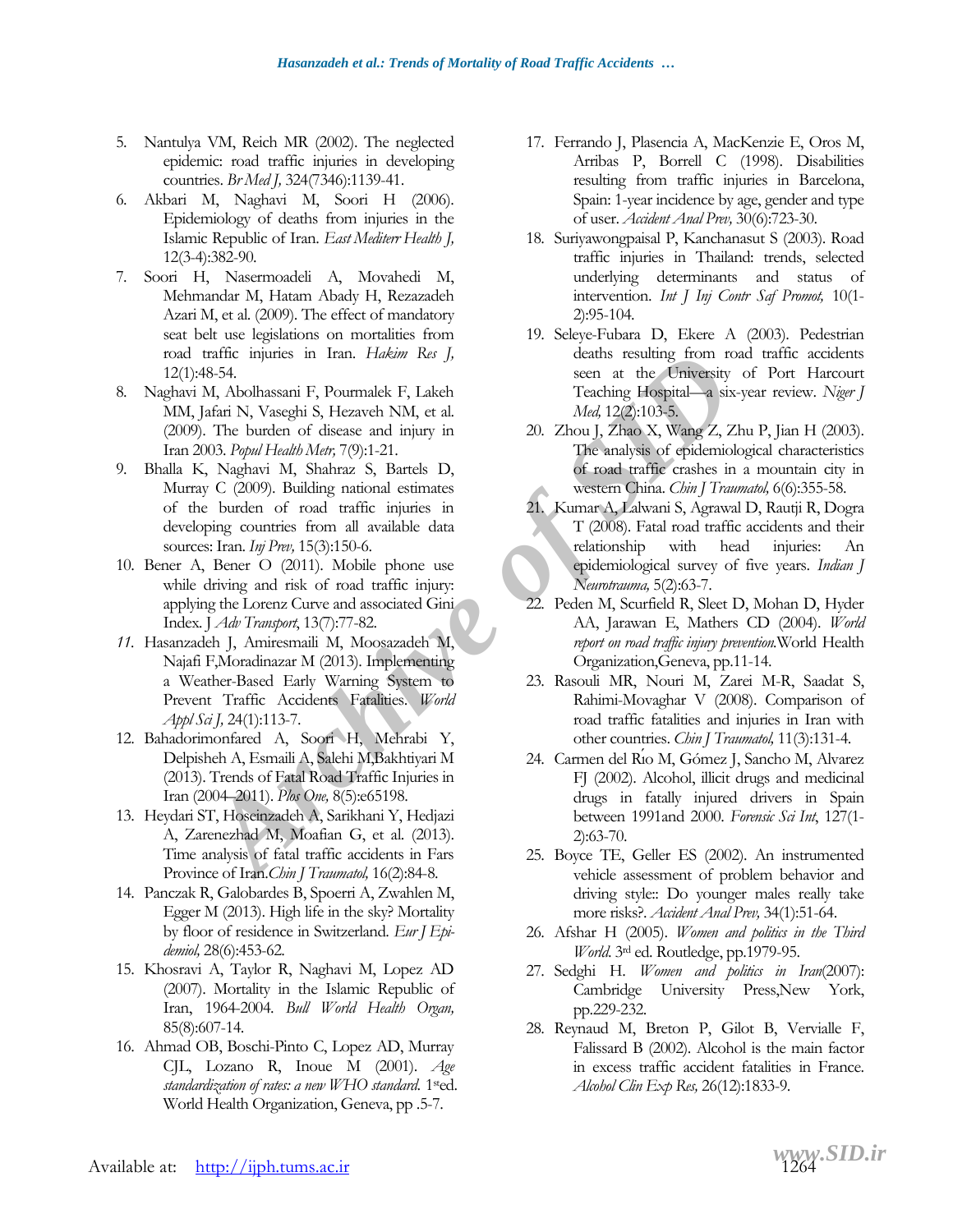- 29. Al-Khateeb GG(2010). Analysis of Accident Data and Evaluation of Leading Causes for Traffic Accidents in Jordan. *Jordan J Civ Eng,* 4(2):76- 94.
- 30. Bell CM, Redelmeier DA (2001). Mortality among patients admitted to hospitals on weekends as compared with weekdays. *N Engl J Med,* 345(9):663-8.
- 31. Kadkhodaie M (2006). Three-year review of facial fractures at a teaching hospital in northern Iran. *Br J Oral Maxillofac Surg,* 44(3):229-31.
- 32. Engeland A, Skurtveit S, Mørland J (2007). Risk of road traffic accidents associated with the

**Archive of SI** 

prescription of drugs: a registry-based cohort study. *Ann Epidemiol,* 17(8):597-602.

- 33. Bendak S (2005). Seat belt utilization in Saudi Arabia and its impact on road accident injuries. *Accid Anal Prev,* 37(2):367-71.
- 34. Lagos L, Picos J, Valero E (2012). Temporal pattern of wild ungulate-related traffic accidents in northwest Spain. *Eur J Wildl Res,* 58(4):661-8.
- 35. Zargar M, Khaji A, Karbakhsh M, Zarei MR (2004). Epidemiology study of facial injuries during a 13 month of trauma registry in Tehran. *Indian J Med Sci,* 58(3):109-14.

<www.SID.ir><br>Available at: <u>[http://ijph.tums.ac.ir](http://ijph.tums.ac.ir/)</u>